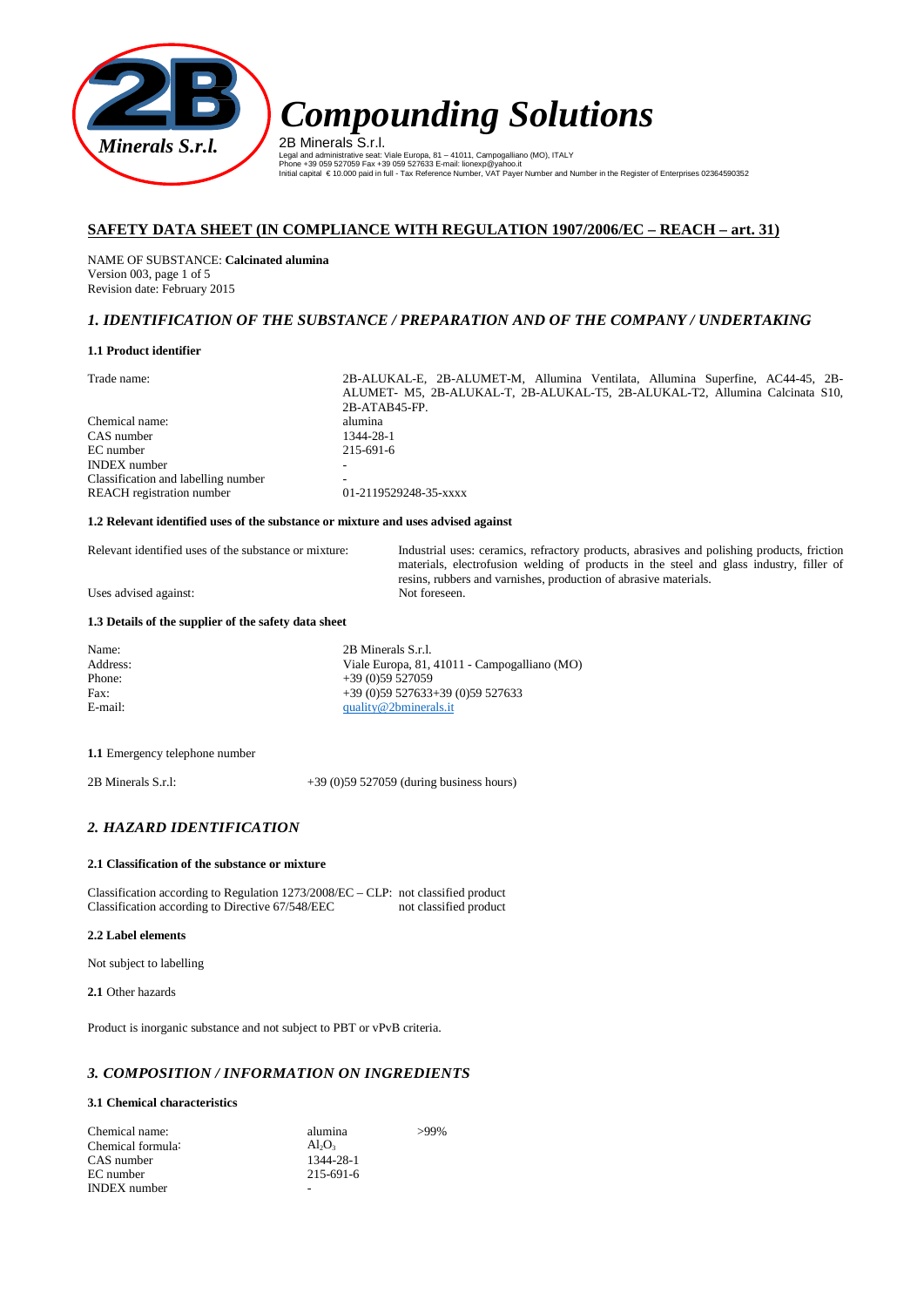

2B Minerals S.r.l. Legal and administrative seat: Viale Europa, 81 – 41011, Campogalliano (MO), ITALY<br>Phone +39 059 527059 Fax +39 059 527633 E-mail: lionexp®yahoo.it<br>Initial capital € 10.000 paid in full - Tax Reference Number, VAT Payer Nu

# **SAFETY DATA SHEET (IN COMPLIANCE WITH REGULATION 1907/2006/EC – REACH – art. 31)**

### *4. FIRST AID MEASURES*

### **4.1 Description of first aid measures**

| 4.1.1 Skin contact: | Wash with water and soap.                                                                                    |
|---------------------|--------------------------------------------------------------------------------------------------------------|
| 4.1.2 Eye contact:  | Rinse with plenty of water for at least 15 minutes. Seek medical attention if irritation persists.           |
| 4.1.3 Ingestion:    | Rinse mouth with water.                                                                                      |
| 4.1.4 Inhalation:   | Movement of the exposed individual from the area to fresh air is recommended. Seek medical attention in case |
|                     | of breathing difficulties                                                                                    |

### **4.1 Most important symptoms and effects both acute and delayed**

No acute and delayed effects associated with exposure to the product are known.

### **4.2 Indication of any immediate medical attention and special treatment needed**

Taking into consideration the product characteristics no immediate or specific medical attention is necessary.

# *5. FIRE-FIGHTING MEASURES*

### **5.1 Extinguishing media**

Non-combustible. In case of fire apply the measures provided for the other, present materials.

### **5.2 Special hazards arising from the substance or mixture**

None.

### **5.3 Advice for fire-fighters**

Non-combustible. In case of fire apply the measures provided for the other, present materials.

### *6. ACCIDENTAL RELEASE MEASURES*

### **6.1 Personal precautions, protective equipment and emergency procedures**

Avoid airborne dust generation. Provide appropriate ventilation.

### **6.2 Environmental precautions**

No special requirements.

### **6.3 Methods and material for containment and cleaning up**

Avoid dry sweeping and use water spraying or vacuum cleaning systems to prevent airborne dust generation.

# *7. HANDLING AND STORAGE*

### **7.1 Precautions for safe handling**

Avoid airborne dust generation. Provide appropriate exhaust ventilation at places where airborne dust is generated. In case of insufficient ventilation, wear suitable respiratory protective equipment, meeting the requirements of the relevant (EC) standards. The removal of product using wet removing systems or machines with vacuum system is recommended. If you require advice on safe handling techniques, please contact the supplier. Do not eat and drink at the workplace. After the application of the product, before moving to the rooms where the meals are eaten, wash hands and remove contaminated clothes and personal protective equipment.

### **7.2 Conditions for safe storage, including any incompatibilities**

Technical measures / precautions: Minimise airborne dust generation and prevent wind dispersal during loading and unloading. Keep containers closed and store products packaged in bags so as to prevent accidental bursting.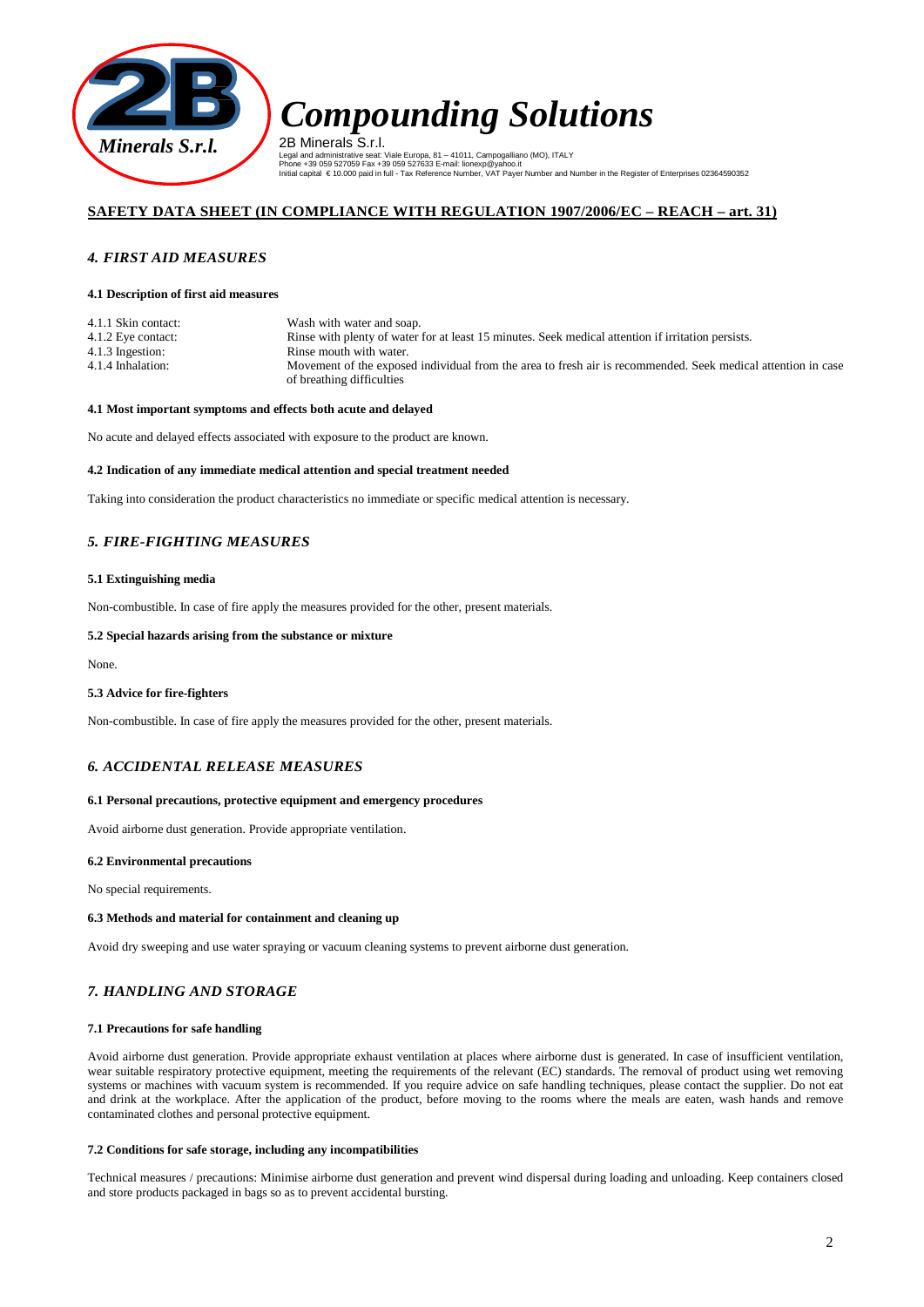

2B Minerals S.r.l. Legal and administrative seat: Viale Europa, 81 – 41011, Campogalliano (MO), ITALY<br>Phone +39 059 527059 Fax +39 059 527633 E-mail: lionexp®yahoo.it<br>Initial capital € 10.000 paid in full - Tax Reference Number, VAT Payer Nu

# **SAFETY DATA SHEET (IN COMPLIANCE WITH REGULATION 1907/2006/EC – REACH – art. 31)**

# **7.3 Specific end use(s)**

In order to obtain the information on specific end uses, please contact the supplier.

# *8. EXPOSURE CONTROLS / PERSONAL PROTECTION*

### **8.1 Control parameters**

**8.1.1** Occupational exposure limits

# Crystalline silica dust concentration - below 1% (ACGIH 2010):

| <b>CAS NUMBER</b>                                                           | <b>EINECS NUMBER</b> | <b>Name</b> | <b>Type</b>                                                                                                                                                                                                                                                                                   | Limits $(TLV - TWA)$                                                                                                                                                                                |  |
|-----------------------------------------------------------------------------|----------------------|-------------|-----------------------------------------------------------------------------------------------------------------------------------------------------------------------------------------------------------------------------------------------------------------------------------------------|-----------------------------------------------------------------------------------------------------------------------------------------------------------------------------------------------------|--|
|                                                                             |                      | Total dust  | inhalable fraction                                                                                                                                                                                                                                                                            | $10 \text{ mg/m}$                                                                                                                                                                                   |  |
|                                                                             |                      | Total dust  | respirable fraction                                                                                                                                                                                                                                                                           | $3 \text{ mg/m}$                                                                                                                                                                                    |  |
| 8.2 Exposure controls                                                       |                      |             |                                                                                                                                                                                                                                                                                               |                                                                                                                                                                                                     |  |
| 8.2.1 Appropriate engineering controls:                                     |                      |             | Provide appropriate exhaust ventilation and filtration at places where airborne dust is generated.<br>Observe the limits regulating emissions to air.<br>Wash hands before break and after work is finished. Remove dusted clothing and wash it before<br>wearing again. See also: Section 7. |                                                                                                                                                                                                     |  |
| 8.2.2 Individual protection measures, such as personal protective equipment |                      |             |                                                                                                                                                                                                                                                                                               |                                                                                                                                                                                                     |  |
| Respiratory protection:                                                     |                      |             |                                                                                                                                                                                                                                                                                               | In case of exposure to airborne dust concentrations higher than limits, wear respiratory protective<br>equipment with protection factor P2, meeting the requirements of the relevant (EC) standards |  |
| Eye protection:                                                             |                      |             |                                                                                                                                                                                                                                                                                               | Wear safety glasses with side-shields, meeting the requirements of the relevant (EC) standards.                                                                                                     |  |

| Hand protection: | Not necessary under standard conditions. |
|------------------|------------------------------------------|
| Skin protection: | Not necessary under standard conditions. |

| 8.2.3. Environmental exposure controls | Observe the limits for air emissions. |
|----------------------------------------|---------------------------------------|

# *9. PHYSICAL AND CHEMICAL PROPERTIES*

# **9.1 Information on basic physical and chemical properties**

| Appearance and colour:                 | Solid, granulate or dust, white                      |
|----------------------------------------|------------------------------------------------------|
| Odour:                                 | <b>Odourless</b>                                     |
| PH:                                    | 8 - 10 (water suspension 400 g/l at $20^{\circ}$ C)) |
| Melting point:                         | $1600 - 2050$ °C                                     |
| Boiling point / range:                 | Not applicable                                       |
| Flash point:                           | Not applicable                                       |
| Flammability: (solids / gas):          | Not applicable                                       |
| Flammable / explosive limits:          | Not applicable                                       |
| Vapour pressure:                       | Not applicable                                       |
| Vapour density:                        | Not applicable                                       |
| Evaporation rate:                      | Not applicable                                       |
| Relative density:                      | $2.7 - 3.94$ g/cm3                                   |
| Solubility in water:                   | Insoluble                                            |
| Partition coefficient n-octanol/water: | Not applicable                                       |
| Autoignition temperature:              | Not applicable                                       |
| Viscosity:                             | Not applicable                                       |
| Explosive properties:                  | Does not explode                                     |
| Oxidising properties:                  | Does not oxidise.                                    |
|                                        |                                                      |

**9.2** Other information

Shape of granulate: Slightly angular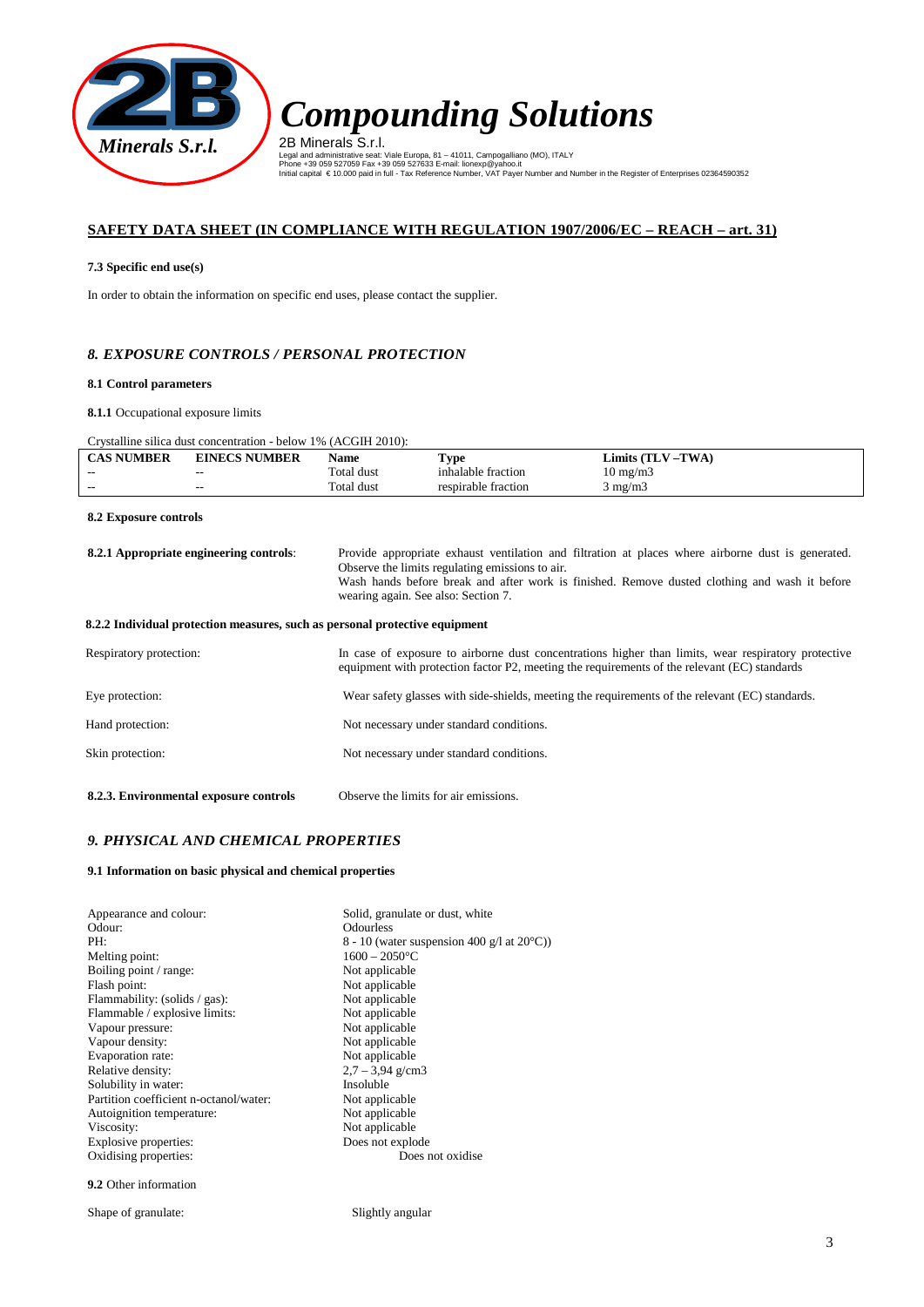

2B Minerals S.r.l. Legal and administrative seat: Viale Europa, 81 – 41011, Campogalliano (MO), ITALY<br>Phone +39 059 527059 Fax +39 059 527633 E-mail: lionexp®yahoo.it<br>Initial capital € 10.000 paid in full - Tax Reference Number, VAT Payer Nu

# **SAFETY DATA SHEET (IN COMPLIANCE WITH REGULATION 1907/2006/EC – REACH – art. 31)**

# *10. STABILITY AND REACTIVITY*

Reactivity Not reactive<br>Chemical stability Chemically stable Chemical stability Possibility of hazardous reactions<br>
Conditions to avoid<br>
Dust generation Conditions to avoid<br>
Incompatible materials<br>
No particular res Hazardous decomposition products None

No particular reactions

# *11. TOXICOLOGICAL INFORMATION*

### **11.1 Information on toxicological effects**

Acute toxicity: Not available Skin corrosion/irritation: No effects have been observed<br>Serious eye damage/irritation: Light harmfulness due to mech Respiratory or skin sensitisation:<br>
No effects have been observed<br>
No effects have been observed Germ cell mutagenicity: Carcinogenicity: No effects have been observed<br>Reproductive toxicity: No effects have been observed Reproductive toxicity:<br>
No effects have been observed<br>
No effects have been observed<br>
No effects have been observed Inhalation consequences:<br>Possible routes of exposure:

Light harmfulness due to mechanical friction: No effects have been observed No effects have been observed STOT - repeated exposure: Effects in relation to respiratory system (lung fibrosis - silicosis)<br>Inhalation consequences: Not applicable Inhalation, ingestion, skin / eye contact

Impact on health.

No adverse effect on human health is observed, provided that common industrial hygiene rules are followed.

# *12. ECOLOGICAL INFORMATION*

There are no data on ecotoxicity of the product. It is not possible to predict the detailed and negative environmental effects.

# *13. DISPOSAL CONSIDERATIONS*

### **13.1 Waste treatment methods**

Waste from residues / unused products: Remove to landfill site in compliance with applicable regulations. Material should be covered to prevent dust generation. Where possible, recycling is preferable to disposal. Observe applicable regulations (Legislative Decree No. 152/06 and successive regulations).

Packaging: Observe applicable regulations on materials suitable for recycling. Avoid airborne dust generation (from residues in packaging!) and use suitable engineering controls and personal protection measures. Observe applicable regulations (Legislative Decree No. 152/06 and successive regulations).

# *14.* TRANSPORT INFORMATION

Product is not dangerous under the international transport regulations.

# *15. REGULATORY INFORMATION*

### **15.1 Safety, health and environmental regulations/legislation specific for the substance or mixture**

Regulation 1907/2006 – REACH SVHC substances - art. 50 (Candidate List) Not applicable<br>Permits (Annex XIV) Not applicable Permits (Annex XIV) Limitations (Annex XVII) Not applicable

### **15.2 Chemical safety assessment**

Not applicable